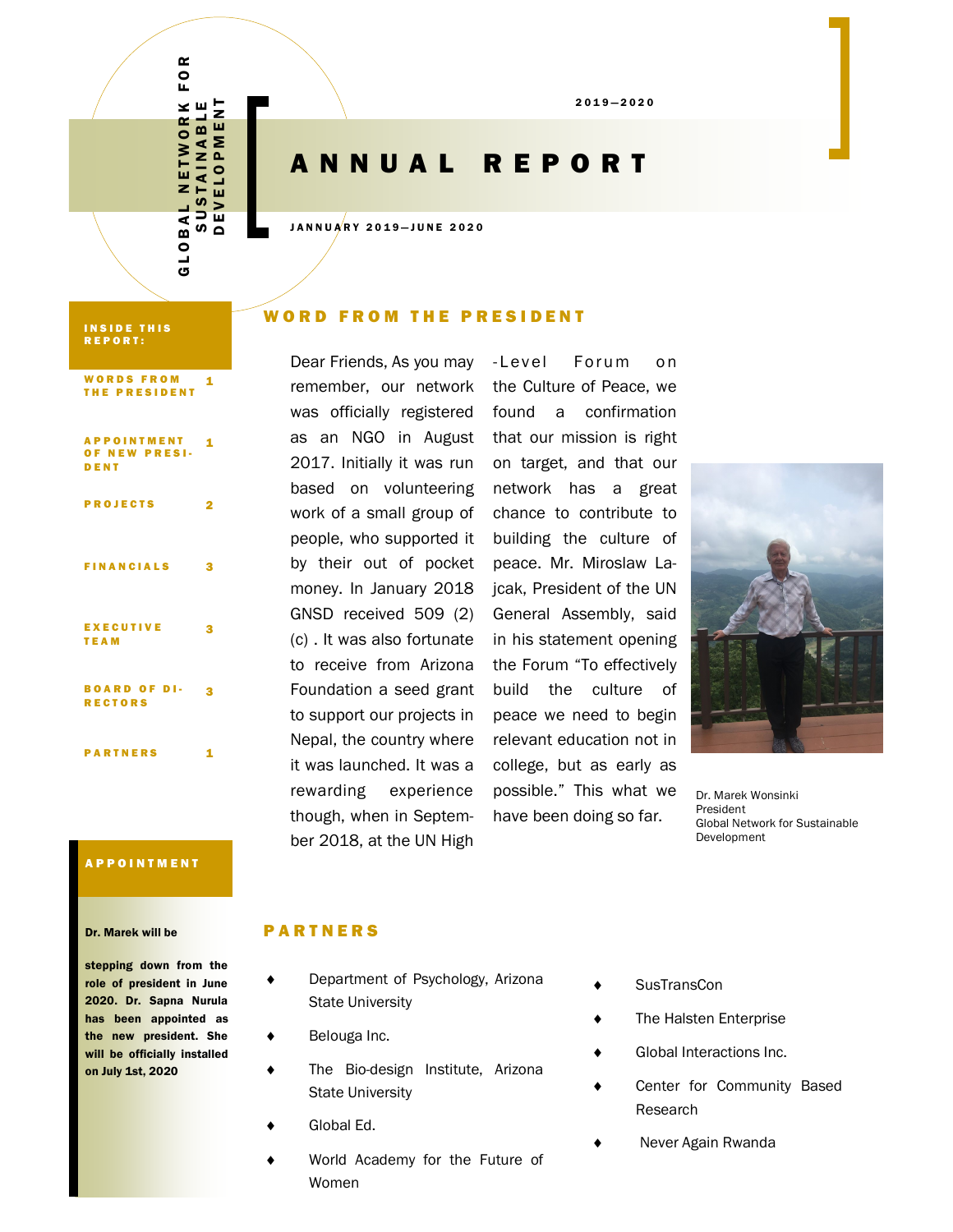#### **P R O J E C T S**

#### Sister Schools Project

There are many schools in Nepal, India and some African countries that have extremely poor infrastructure. They can meet their educational goals only thanks to the devotion of teachers, and limited support from parents. By involving members of Sustainability and Peace Clubs in community projects, GNSD pairs clubs from schools in economically developed countries with these poor schools. and Elementary

- Rawa Mazowiecka School No 267 students raised \$100 to support their sister school in Nepal. Which was used to add more desk to their classroom.
- Sister schools started an internship exchange program to allow for sustainability.
- Sister School policy was introduced this year.
- A trip to France and Poland to promote the project was undertaken by Dr Marek and Bipin Panday

#### Peace & Sustainability Clubs

 A new club was launched in Australia in addition to our clubs in Cameroon, Nepal, India, USA, Poland, France, Uganda, Singapore, Nigeria and others.

- Peace clubs around the world participated in the sustainable peace campaign begins with me.
- ◆ 13 schools in Cameron went through a 4 weeks peace training in partnership with World Version for Education and Development (WVED) Cameroon. Topics covered include: 1) Outstanding people who stood for peace in their era 2) Wall Of Peace. 3) Slogans of peace 4) Identifying some challenges in your community and list some practical steps to solve the challenges.

#### Meetings & Presentations

- Dr Marek met with part- ◆ ners and potential partners in Poland, France, India, China and Nepal. A detailed report from this trip can be found on our website.
	- On the 7th of May Dr Marek had a meeting with the citizens of Rawa Mazowiecka that took place in the local church, and was organized by the parish priest Rev. Konrad Świstak, who is also a teacher of religion in the partner school. Hedelivered a lecture on sustainable development goals and the Sister Schools Project.
	- Mr. Piotr Irla, Mayor of Rawa Mazowiecka met

Dr Marek. It was greed that

next year we can organize in Rawa Mazowiecka a conference inviting around 600 principals and teachers of high schools from Poland, as well as representations of already existing Sister Schools from other countries.

- Dr. Maria Jankowska, founder and CEO of "Master Academy of Love" facilited a wellbeing session in Poland for young adults.
- A webinar on sustainable education for schools was held on the 26th July 2019 with over 50 participants . It was facilitated by Jamie Cloud, Dr Marek, Dr Jenny and Dr Sapna.
- Dr Ashima represented GNSD at the United Nations 2019 High-Level Political Forum, Luncheon Dialogue on - Solutions for Achieving SDG 4.7
- Dr. Ashima Mathur, presented paper on "Model for Sustainability Education in Developing Countries' at Columbia University, New York, USA in September 2019.
- A webinar on Role of National Agricultural Higher Education project in achieving SDGs was organized on June 1, 2020.





An Art Piece by Peace Club Members from Nagpur,India.

> Sustainability and Peace involve their members in community projects addressing sustainable development, and non-violent conflict resolution practices.



Helvicia teaching at a Peace Club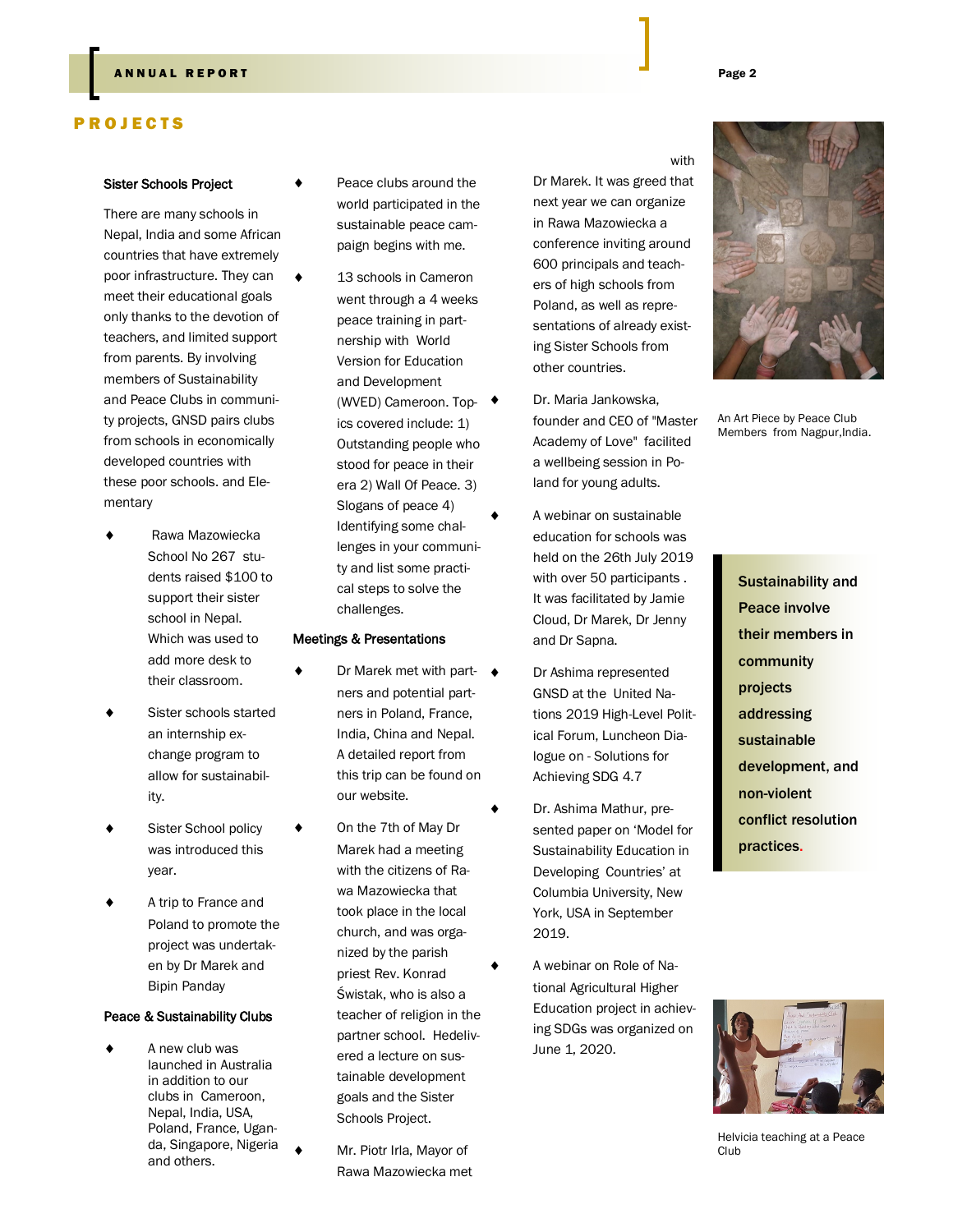#### **FINANCIAL REPORT**

In 2019, GNSD did not receive funding from any source but still continued its efforts with the assistance of volunteers. Nepal is still one of the poorest countries in the world, and this is promising a chance for creating in Nepal a model of sustainability and peace education for a developing country





Dr. Ashima at the UN Highe Level Panel.

Full financial report annexed.

### EXECTIVE TEAM MEMBERS

|   | Dr. Marek Wosinski<br>President |   | <b>Bibesh Manandhar</b><br>President of GNSD |
|---|---------------------------------|---|----------------------------------------------|
|   | Dr Ashima Mathur                |   | Nepal                                        |
|   | Vice President                  | ⇒ | Dr. Tanu Varma<br>President of GNSD          |
| ⇒ | <b>Daniel Stephen</b>           |   | India                                        |
|   | Secretary                       | ⇒ | Alyaa Al-Maadeed                             |
|   | Alejandra Molina                |   | (Qatar)                                      |
|   | Treasurer                       |   |                                              |
|   | Alec Handy                      |   |                                              |

" The best way to find yourself is to lose yourself in the service of others." Mahatma Gandhi

#### **BOARD OF DIRECTORS**

Member

| Dr. Marek Wosinski (USA)  | Silas Ngahane (Ethiopia)                                      |
|---------------------------|---------------------------------------------------------------|
| Dr. Ashima Mathur (USA)   | Dr. Joseph Ryarasa<br>(Rwanda)<br>Jerrie Ueberle (USA, China) |
| Dr. Sapna Narula (India)  |                                                               |
| Stephen Daniel (Nigeria)  |                                                               |
| Dr. Robert Cialdini (USA) |                                                               |
| Georgina Galanis (USA)    |                                                               |
| Dr. Chen Jianrong (China) |                                                               |



Peace club members, celebrating Good deeds day